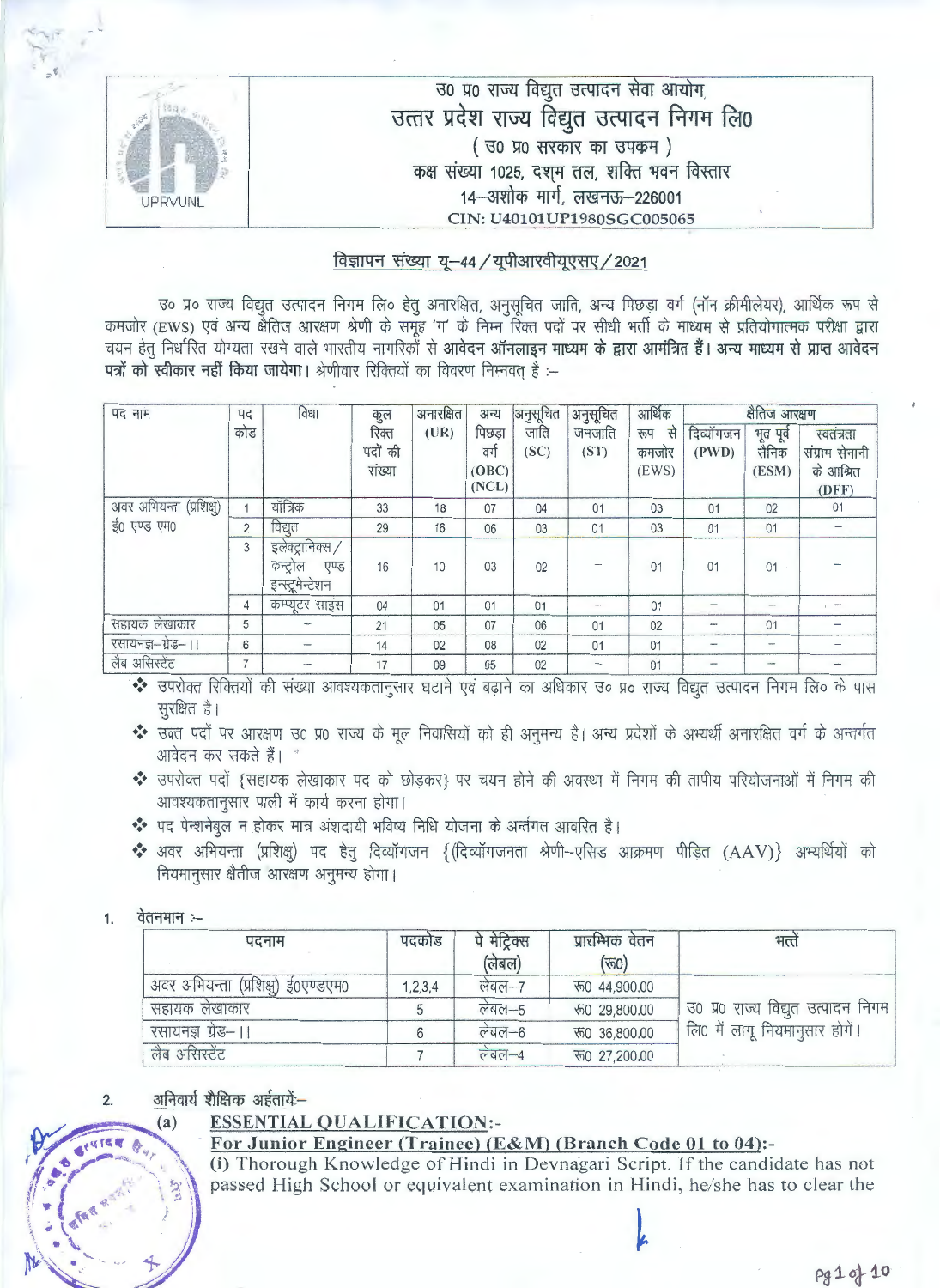exam conducted by the exam Regulatory Authority U.P. (Earlier known as Registrar, Departmental Examinations Govt. of UP), within 3 years of joining.

**(b)** 03 years diploma examination in Electrical/Mechanical/Electronics/Control and Instrumentation/Instrumentation/Computer Engineering from a institute recognized by the State Government.

#### *Or*

City and Guides London institute, Final Grade examination in Electrical Engineering Practice Post I and II held afler June 3, 1950.

#### *Or*

03 years All India Diploma Examination in Electrical/Mechanical/Electronics/ Control and Instrumentation/Instrumentation/Computer Engineering conducted by the "All India Council for Technical Education", Government of India, Delhi Polytechnic.

#### *Or*

03 years Diploma Examination in Electrical/Mechanical/Electronics/ Control and Instrumentation/Instrumentation/Computer Engineering conducted by any of the Universities in India incorporated by any Act of the Central/State legislature.

#### *Or*

National Certificate in Electrical/Mechanical/Electronics/Control and Instrumentation/ Instrumentation/Computer Engineering awarded by the " All India Council for Technical Education, Government of India."

#### *Or*

Final Examination held by the State Board of Technical Education, Uttar Pradesh for 02 years, Diploma Courses in Mechanical Engineering (Machine Tools Technology), Electrical Engineering (Electrical Technology) and Electronics/Control and Instrumentation/Instrumentation/Computer Engineering in respect of students trained at the under mentioned institutions.

- (i) Government Polytechnic, Lucknow.
- (ii) National Polytechnic, Nainital.

**Note:** i. **Diploma from distance learning education shall not be eligible.** 

- ii. **Diplorna must be completed at the time of submission of application.**
- iii. If **there is a CGPA or CPI system then the candidate must bring relevant conversion formula issued by their Institution or University, to convert CGPA or CPI in to percent.**

#### **(c)** Assistant Accountant (Post code-5):

Bachelor Degree in Commerce from a University/Deemed University established by an Act of Central Govt. or any State Govt.

#### **(d) Chemist Grade-II (Post\_ code-6)** :

M.Sc. Degree in Chemistry from a University established by Law in U.P. or from any other University recognised by the Governor, in at least Ilnd Division.

#### **(e) Lab Assistant (Post code-7)** :

巍

野长井西

3

आयः

Intermediate exam passed with chemistry subject from U.P. Board Examination or equivalent or Graduation degree with chemistry subject.

#### आयु की गणना दिनॉक 01.01.2022 से की जायेगी।

(i) अवर अभियन्ता (प्रशिक्षु) विद्युत एवं यॉत्रिक (पदकोड-1,2,3,4)पद हेतु न्यूनतम 18 वर्ष अधिकतम 40 वर्ष।

- (ii) सहायक लेखाकार (पदकोड--5) पद हेत् न्यूनतम 21 वर्ष अधिकतम 40 वर्ष।
- (iii) रसायनज्ञ ग्रेड- ।। (पदकोड-6) पद हेतु न्यूनतम 21 वर्ष एवं अधिकतम 40 वर्ष।
- (iv) लैब असिस्टेंट (पदकोड-7) पद हेतुः न्यूनतम 18 वर्ष एवं अधिकतम 40 वर्ष।

pg 2 of 20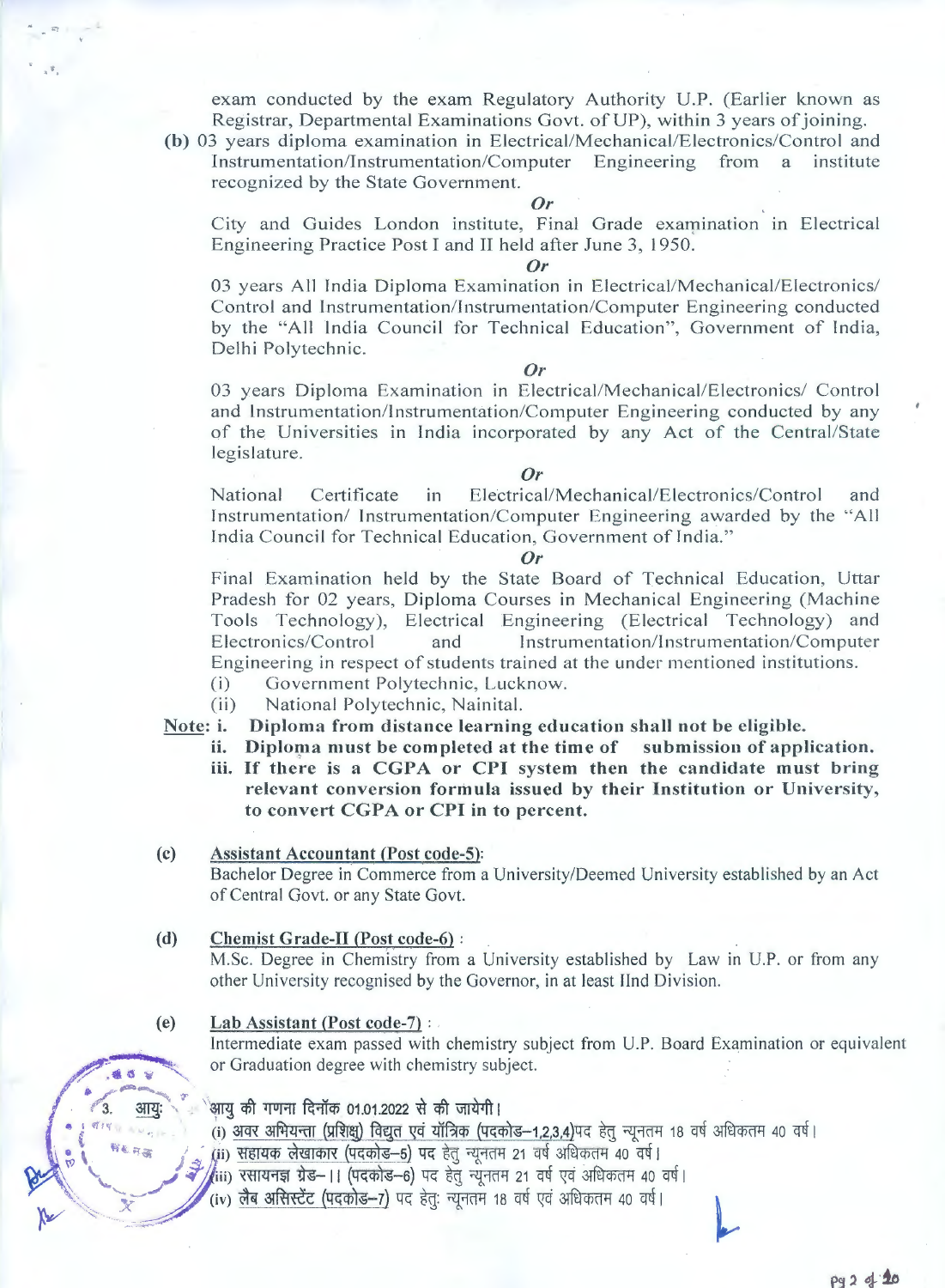अप्रेन्टिसशिप के अन्तर्गत वरीयता सम्बन्धी(जिन पदों के लिये लाग हो) :

अप्रेन्टिसशिप के अन्तर्गत वरीयता सम्बन्धी(जिन पदों के लिये लागू हो) :<br>उ०प्र० राज्य विद्युत उत्पादन निगम लि० से शिशिक्षु अधिनियम (Apprentice Act-1961) के अन्तर्गत 01 वर्ष का उ0प्र0 राज्य विद्युत उत्पादन निगम लि0 से शिशिक्षु अधिनियम (Apprentice Act-1961) के अन्तर्गत 01 वर्ष का<br>प्रशिक्षण प्राप्त अभ्यर्थियों को निगम में सीधी भर्ती के पदों पर चयन परीक्षा में प्रतिभाग करने पर निम्नानुसार वरीयता प्रशिक्षण प्राप्त अभ्यर्थियों को निगम में सीधी भर्ती के पदों पर चयन परीक्षा में प्रतिभाग करने पर निम्नानुसार वरीयता<br>प्रदान की जायेगी :

(i) भर्ती प**री**क्षा में समान अंक प्राप्त करने वाले अभ्यर्थियों में शिशिक्ष अधिनियम के अन्तर्गत प्रशिक्षण सफलता पूर्वक पूर्ण करने वाले अभ्यर्थी को अन्य अभ्यर्थी के सापेक्ष वरीयता दी जायेगी।

(ii) भर्ती परीक्षा में समान अंक प्राप्त करने वाले अभ्यर्थियों में शिशिक्ष अधिनियम के अन्तर्गत पहले प्रशिक्षण पर्ण करने वाले अभ्यर्थी को वरीयता दी जायेगी।

(iii) भर्ती परीक्षा में समान अंक प्राप्त करने एवं एक ही वर्ष में प्रशिक्षण पूर्ण किये अभ्यर्थियों से अधिक उम्र के अभ्यर्थी को वरीयता दी जायेगी।

#### 4. आयु में अनुमन्य छूटः

 $\mathbb{F}_q$ 

<mark>आयु में अनुमन्य छूटः</mark><br>(i) अनुसूचित जाति, अनुसूचित जनजाति, अन्य पिछड़ा वर्ग (नॉन—क्रीमीलेयर) तथा स्वतंत्रता संग्राम सेनानी के आश्रितों से सम्बन्धित i) अनुसूचित जाति, अनुसूचित जनजाति, अन्य पिछड़ा वर्ग (नॉन—क्रीमीलेयर) तथा स्वतंत्रता संग्राम सेन<br>अभ्यर्थियों को, जो उत्तर प्रदेश के मूल निवासी है, अधिकतम आयु सीमा में 05 वर्ष की छूट अनुमन्य है। अभ्यर्थियों को, जो उत्तर प्रदेश के मूल निवासी है, अधिकतम आयु सीमा में 05 वर्ष की छूट अनुमन्य है।<br>(ii) भूतपूर्व सैनिक (यथा उत्तर प्रदेश के शासनादेश में परिभाषित एवं जिन्होंने सेना में कम से कम 05 वर्ष की सेवा की हो), जो

उत्तर प्रदेश के मूल निवासी है, की वास्तविक आयू में से सशस्त्र सेना में की गई सेवा अवधि कम करते हुये परिणाम जन्य आयू उस पद/सेवा के निर्मित्त जिसके लिये वह नियुक्ति का इच्छुक है, विहित अधिकतम आयु सीमा से 3 वर्ष से अधिक न हो।

(iii) दिव्यॉगजन (AAV श्रेणी) अभ्यर्थियों को, जो उत्तर प्रदेश के मूल निवासी है अधिकतम आयु सीमा में 15 वर्ष की छूट अनुमन्य t1

(iv) जो अभ्यर्थी अप्रेन्टिसशिप एक्ट 1961 के अन्तर्गत अप्रेन्टिस किये हो, को अधिकतम आयु सीमा में छूट, अप्रेन्टिसशिप अवधि या एक वर्ष जो भी कम हो, अनुमन्य होगी।

. नोट:- आरक्षित श्रेणी के अभ्यर्थियों को उपरोक्तानुसार आयू में केवल एक ही छूट जो अधिक लाभकारी हो अनुमन्य होगी।

- 5. 3ffialUT:-(i) ~ ~. ~ 01101,rti, ~ ~ clif (~-w"lli1 1crl <1x), Rai'fi1011 (AA V wifi), ~ ~ सेनानी के आश्रित, भूतपूर्व सैनिक तथा आर्थिक रूप से कमजोर (EWS) वर्ग के अभ्यर्थियों को उ0 प्र0 राज्य में लागू नियमानुसार आरक्षण का लाभ प्रदान किया जायेगा। आरक्षण का लाभ लेने हेतु उ0प्र0 (उत्तर प्रदेश) का मूल निवासी होना आवश्यक है। वे 3म्पर्थी जो उ0 प्र0 के मूल निवासी नहीं है, अनारक्षित श्रेणी के अन्तर्गत ही आवेदन करें। (ii) आरक्षित पदों की संख्या विज्ञापित रिक्तियों हेतू दी गई तालिका के अनुसार होंगे। (iii) आरक्षण के सम्बन्ध में उ0 प्र0 शासन द्वारा समय-समय पर जारी एवं **निगम** द्वारा अंगीकृत शासनादेशों में निहित प्राविधान अनुसार ही आरक्षण के नियम लागू होगें।
- (Processing Fees) अप्रतिदेय (Non Refundable) है।<br>| 6.

| आवेदन शुल्कः आवेदन शुल्क एवं प्रोसेसिंग शुल्क (Processing Fees) अप्रतिदेय (Non Refundable) हैं। |                          |                    |
|-------------------------------------------------------------------------------------------------|--------------------------|--------------------|
| अवर अभियन्ता (प्रशिक्षु) ई0 एण्ड एम0 (पदकोड-1,2,3,4)                                            | अनुसूचित जाति व अनुसूचित | <b>स्त0 826.00</b> |
| सहायक लेखाकार (पदकोड–5)                                                                         | जनजाति श्रेणी            | (जीएसटी सहित)      |
| रसायनज्ञ ग्रेड-।। (पदकोड-6)                                                                     | (उ० प्र० के मूल निवासी)  |                    |
| लैब असिस्टेंट (पदकोड-7)                                                                         | अन्य श्रेणी              | रु0 1180.00        |
|                                                                                                 |                          | (जीएसटी सहित)      |
| केवल अवर अभियन्ता (प्रशिक्षु) ई0 एण्ड एम0 पद हेतु                                               | दिव्यांगजन (AAV श्रेणी)  | रू0 12.00          |
| (पदकोड–1,2,3)                                                                                   | (उ० प्र० के मूल निवासी)  | (जीएसटी सहित)      |

(a) आवेदन शुल्क नेट बैंकिंग / डेबिट कार्ड / केडिट कार्ड के द्वारा Payment Gateway of SBI Collect के माध्यम से किया जायेगा। Form submission के 24 घण्टें के उपरान्त Payment Gateway Activate होगा। इसके अतिरिक्त अन्य किसी माध्यम से आवेदन शुल्क जमा नहीं होगा। जमा करने की विधि वेबसाइट www.uprvunl.org पर उपलब्ध है। **बैंक चार्जेज अभ्यर्थी द्वारा अलग से देय** होंगे।

(b) आवेदन शुल्क के मद में जमा की गयी धनराशि किसी भी दशा में न तो वापस की जायेगी और न ही स्थानान्तरित अथवा किसी  $\frac{1}{2}$ श्रेम चयन हेत् सुरक्षित की जायेगी।

#### अर्हताओं एवं अन्य प्रमाण पत्रों का प्रस्तुतीकरणः 7.

अभ्यर्थियों द्वारा आनलाइन आवेदन पत्र में उपलब्ध करायी गयी सूचना के आधार पर कम्प्यूटर आधारित परीक्षा (CBT) में अस्थायी ु अभ्यर्थियों द्वारा आनलाइन आवेदन पत्र में उपलब्ध करायी गयी सूचना के आधार पर कम्प्यूटर आधारित परीक्षा (CBT) में अस्थायी<br>रेडर्ज स्त्रे (Provisionally) सम्मिलित किया जायेगा। अभ्यर्थियों के संगत अभिलेखों की जॉच अभिलेखीय परी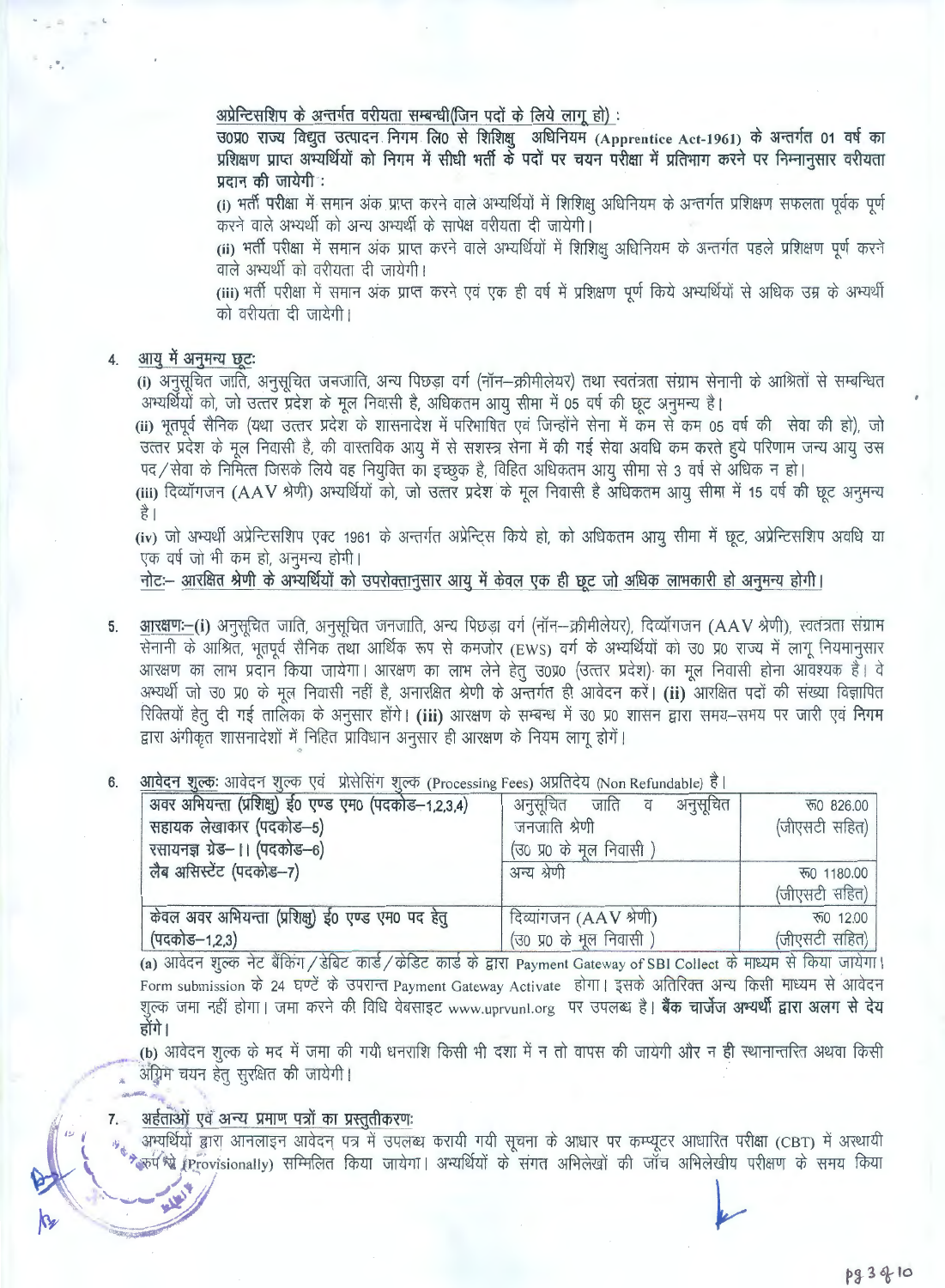जायेगा। अभ्यर्थियों के मात्र कम्प्यूटर आधारित परीक्षा (CBT) परीक्षा /अभिलेखीय परीक्षण (Documents verification) में सम्मिलित होने से अर्हता / चयन का अधिकार प्राप्त नहीं हो जायेगा।

विज्ञापित पद हेत अभ्यर्थियों द्वारा कम्प्यूटर आधारित परीक्षा (CBT) परीक्षा एवं अभिलेखीय परीक्षण में निम्न अभिलेख /प्रमाण पत्र प्रस्तत करना अनिवार्य है :--

### (a) कम्प्यूटर आधारित परीक्षा (CBT) परीक्षा के समय:

i) प्रवेश पत्र।

 $\sim$   $^{6}$   $_{s}$ 

- ii) स्पष्ट एवं नवीनतम पासपोर्ट साइज 02 फोटोग्राफ (आवेदन पत्र में चस्पा किये गये फोटो के समान ही)
- iii) वैध फोटो पहचान पत्र (ID Proof) यथा पासपोर्ट, ड्राइविंग लाइसेन्स, वोटर आई0डी0, आधार कार्ड, पैन कार्ड, फोटोयुक्त बैंक पासबुक या सरकार द्वारा जारी फोटोयुक्त पहचान पत्र जो आवेदन पत्र में दिये गये नाम के अनुसार होना चाहियें। आवेदन पत्र में अंकित नाम एवं फोटो पहचान पत्र में अंकित नाम में भिन्नता होने की दशा में अभ्यर्थी चयन परीक्षा में सम्मिलित होने से वंचित किया जा सकता है।
- (b) अभिलेखीय परीक्षण (Documents verification) के समयः
- (i) सम्बन्धित पदों हेतू वर्णित शैक्षिक अर्हता सम्बन्धी प्रमाण पत्र / प्रोविजनल प्रमाण, अंकपत्र की मूल प्रति।
- (ii) हाईस्कूल प्रमाण पत्र की मूल प्रति जन्मत तिथि के सत्यापन हेतू प्रस्तुत किया जाना अनिवार्य है।
- (iii) जाति प्रमाण पत्र / मूल निवास प्रमाण पत्र तथा भूतपूर्व सैनिक (यथा उत्तर प्रदेश के शासनादेश में परिभाषित एवं जिन्होंने सेना में कम से कम 05 वर्ष की सेवा की हो) प्रमाण पत्र, अनारक्षित वर्ग के आर्थिक रूप से कमजोर, स्वतंत्रता संग्राम सेनानी के आश्रित होने सम्बन्धी प्रमाण पत्र/अप्रेन्टिसशिप प्रमाण पत्र इत्यादि (जो अप्रासंगिक हों उन्हें छोड़कर) की मूल प्रति तथा अपलोड प्रमाण पत्र /अभिलखों की प्रति ऑनलाइन आवेदन पत्र के प्रिन्ट आउट के साथ अभिलेखीय परीक्षण के समय लायें, जिनका मिलान मल प्रति से किया जायेगा जिसमें भिन्नता होने की दशा में अभ्यर्थी का अभ्यर्थन निरस्त किया जा सकता है। अभिलेखीय परीक्षण हेतु शार्टलिस्टेड अभ्यथियों के ही अर्हता सम्बन्धी प्रमाण पत्रों की जॉच विभिन्न स्तरों पर की जायेगी। अन्तिम रूप से चयनित अभ्यर्थी द्वारा प्रस्तूत अभिलेखों में से किसी भी प्रकार की गलत सूचना देने/प्राप्त होने पर, किसी भी रतर पर अभ्यर्थन निरस्त करने एवं चयनोंपरान्त भी की गई नियुक्ति बिना कारण बतायें निरस्त करने का अधिकार उ0 प्र0 राज्य विद्युत उत्पादन निगम लिमिटेड के पास सुरक्षित रहेगा।
- (iv) वॉछित अभिलेखों की मूल प्रति प्रस्तुत न कर पाने की रिथति में अथवा प्रस्तुत अभिलेख गलत पाये जाने पर अथवा आवेदन पत्र में दी गई सूचना विज्ञापन के अनुरूप नही होने पर अभ्यर्थी को अतिरिक्त समय नही देते हुये अभिलेखीय परीक्षण में सम्मिलित नही किया जायेगा तथा उनका अभ्यर्थन निरस्त कर दिया जायेगा।
- अनापत्ति प्रमाण पत्रः यदि कोई अभ्यर्थी किसी सरकारी/अर्द्धसरकारी विभाग में कार्यरत है तो उसे नियुक्ति के समय अपने 8. विभागाध्यक्ष द्वारा निर्गत अनापत्ति प्रमाण पत्र प्रस्तुत करना आवश्यक है ।
- वैवाहिक स्थितिः ऐसे पुरूष / महिला अभ्यर्थी जो एक से अधिक जीवित पत्नी / पति रखते हो चयन हेतु अर्ह नहीं होंगे। 9.
- 11. चयन प्रक्रिया

(a) अवर अभियन्ता (प्रशिक्षु) ई0 एण्ड एम0, सहायक लेखाकार, रसायनज्ञ ग्रेड-11, लैब असिस्टेंट पद हेतु प्रथम चरण में कम्प्यूटर आधारित परीक्षा (CBT) करायी जायेगी, जिसमें सभी प्रश्न वस्तुनिष्ठ प्रकार के होगें। परीक्षा (CBT) की अवधि–3 घंटे होगी। कम्प्यूटर आधारित परीक्षा (CBT) में अनुसूचित जाति व अनुसूचित जनजाति श्रेणी के अभ्यर्थियों को न्यूनतम 28 प्रतिशत एवं अन्य श्रेणी के अभ्यर्थियों को न्यूनतम 33 प्रतिशत अंक प्राप्त करना अनिवार्य है। सभी पदों हेतु कम्प्यूटर आधारित परीक्षा (CBT) एवं अभिलेखीय परीक्षण आयोजित की जायेगी। कम्प्यूटर आधारित परीक्षा (CBT) परीक्षा में अई Short listed अधिकतम श्रेष्ठतानुसार श्रेणीवार **डेढ़ गुना** अभ्यर्थियों को अभिलेखीय परीक्षण (Documents Verification) हेतु आमंत्रित किया जायेगा।

(b) कम्प्यूटर आधारित परीक्षा (CBT) में Shortlisted अभ्यर्थियों में सभी पदों हेतु अन्तिम कमांक पर एक से अधिक अभ्यर्थियों के समान अंक होने की रिथति में उन सभी समान अंक प्राप्त अभ्यर्थियों को अभिलेखीय परीक्षण (Documents Verification) हेतु आमंत्रित किया जायेगा। उपरोक्त पदों हेतु कम्प्यूटर आधारित परीक्षा (CBT) में प्राप्त अंको के आधार पर श्रेष्ठतानुसार, श्रेणीवार रिक्तियों की सख्यानुसार अन्तिम रूप से चयनित अभ्यर्थियों की सूची तैयार की जायेगी। कम्प्यूटर आधारित परीक्षा (CBT) के अन्य विस्तृत विवरण निम्नवत् है:-

| Name of the Post                                        | <b>Particulars</b>                                                                                                                                                                                                       |
|---------------------------------------------------------|--------------------------------------------------------------------------------------------------------------------------------------------------------------------------------------------------------------------------|
| Minior Engineer<br>(Trainee) E&M<br>(Post code 1,2,3,4) | Direct recruitment to the post of Junior Engineer (Trainee) E&M shall be made<br>through an objective type competitive examination & documents verification.<br>There shall be two parts in question paper as follows :- |
| Ġſ.                                                     | PART-I<br>There shall be 150 objective type questions from the syllabus of diploma in                                                                                                                                    |
| Vte                                                     |                                                                                                                                                                                                                          |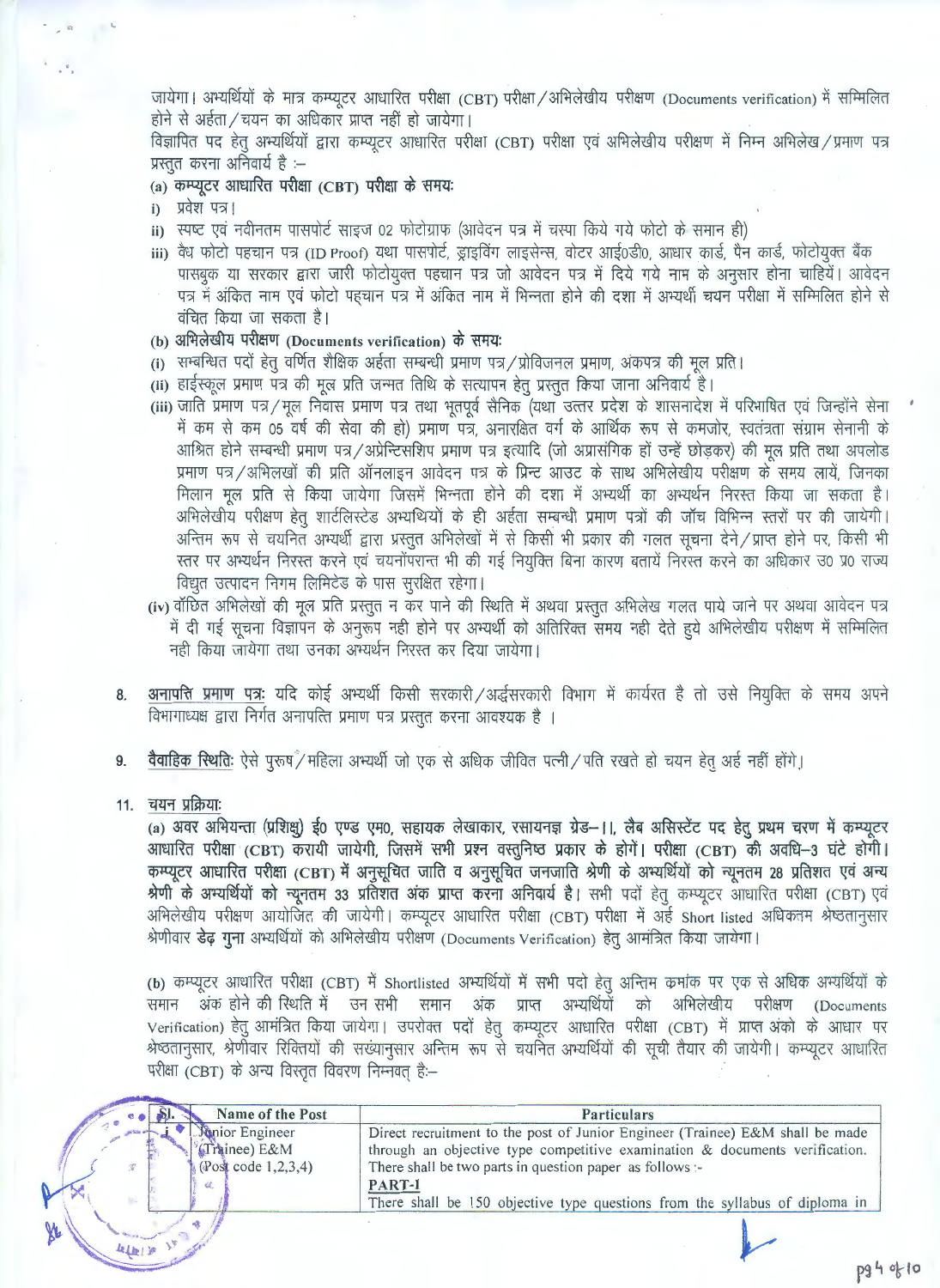|      |                                                     | relevant Branch (Electrical, Mechanical, Electronics, Control & Instrumentation<br>and Computer Engineering).<br>PART-II<br>50 objective type questions comprising General Hindi, General Knowledge and<br>Reasoning.<br>(For every correct answer 01 mark will be awarded and 0.25 marks will be                                                                                                                                                                                                                                                                                                                                                             |
|------|-----------------------------------------------------|---------------------------------------------------------------------------------------------------------------------------------------------------------------------------------------------------------------------------------------------------------------------------------------------------------------------------------------------------------------------------------------------------------------------------------------------------------------------------------------------------------------------------------------------------------------------------------------------------------------------------------------------------------------|
|      |                                                     | deducted for wrong answer.                                                                                                                                                                                                                                                                                                                                                                                                                                                                                                                                                                                                                                    |
| ii.  | <b>Assistant Accountant</b><br>(Post code 5)        | Direct recruitment to the post of Assistant Accountant shall be made through an<br>objective type competitive examination. There shall be two parts in question paper<br>as follows :-<br>PART-I                                                                                                                                                                                                                                                                                                                                                                                                                                                              |
|      |                                                     | In part-1 of written examination there will be an objective type<br>(i)<br>question paper comprising 50 questions relating to knowledge of<br>Computer Application equivalent to 'O' level of NIELIT (Old Name<br>DOECC) Each questions will carry 01 mark i.e. this Part-1 written<br>examination will carry maximum 50 marks. For wrong answer of<br>questions there will be minus (-) marking of $\frac{1}{4}$ mark each question.<br>In Part-I examination atleast 50% marks will have be secured<br>(ii)<br>compulsorily or otherwise the candidate will be deemed disqualified<br>and his Part-II examination papers shall not be evaluated.<br>PART-II |
|      |                                                     | In Part-II written examination there will be 150 objective type<br>(i)<br>questions on the subjects (Other than knowledge of Computer<br>Application). Maximum marks shall be 150.                                                                                                                                                                                                                                                                                                                                                                                                                                                                            |
|      |                                                     | The marks obtained in the question papers of knowledge of<br>(ii)<br>Computer Applications shall not be taken into consideration for<br>deciding merit of candidates passing the written competitive<br>examination part-II.<br>CBT shall comprise 150 objective type questions on the following                                                                                                                                                                                                                                                                                                                                                              |
|      |                                                     | subjects :-<br>a- English & Hindi (comforming to the class Xth standard.<br>b- Arithmetic (conforming to the class Xth standard.                                                                                                                                                                                                                                                                                                                                                                                                                                                                                                                              |
|      |                                                     | Accountancy, auditing and Income-Tax (Conforming to the<br>$c-$<br>graduation standard).<br>The Syllabus for Accountancy, Auditing and Income-Tax is detailed<br>(iii)<br>below :-                                                                                                                                                                                                                                                                                                                                                                                                                                                                            |
|      |                                                     | Accountancy:<br>Trading and Profit & Loss Accounts and Balance Sheet.<br>Bills of Exchange.<br>b-<br>Self Balancing ledgers and Sectional Balancing.<br>c-<br>Capital & Revenue, Receipt & Payments, Incme & Expenditure<br>d-                                                                                                                                                                                                                                                                                                                                                                                                                                |
|      |                                                     | Accounts.<br>Depreciation, Reserve & Provisions.<br>$e-$                                                                                                                                                                                                                                                                                                                                                                                                                                                                                                                                                                                                      |
|      |                                                     | Branch and Departmental Accounts.<br>f-<br>Double Accounts System.<br>$g-$<br>Bank Reconciliation Statement.<br>h-<br>Rectification of Errors.<br>$i-$                                                                                                                                                                                                                                                                                                                                                                                                                                                                                                        |
|      |                                                     | Balance-Sheet formats & classification.<br><b>Auditing and Income-Tax:</b><br>Object of Audit.<br>$a-$<br>Vouching and Verification.<br>$b-$                                                                                                                                                                                                                                                                                                                                                                                                                                                                                                                  |
|      |                                                     | Rights, Duties and Liabilities of Auditors.<br>$C-$<br>Income Tax Prvisions Pertaining to income from salary and<br>d-<br>Provisions related to chapter-VI of Income Tax Act, 1961<br>Provisions relating to TDS & forms to be filed with Income-Tax<br>$e-$<br>Department.                                                                                                                                                                                                                                                                                                                                                                                   |
| jiř. | Chemist Grade-II<br>(Post code 6)<br>$\frac{d}{dt}$ | PART-I<br>There shall be 150 objective type questions from the syllabus of M.Sc. Chemistry<br>PART-II<br>50 questions objective type comprising General Hindi, General Knowledge and<br>Reasoning.                                                                                                                                                                                                                                                                                                                                                                                                                                                            |
| iv.  | Lab Assistant<br>(Post code 7)                      | PART-I<br>There shall be 150 objective type questions from the syllabus of Intermediate                                                                                                                                                                                                                                                                                                                                                                                                                                                                                                                                                                       |

 $\mathbb{E}^{\mathbb{R}^2}$ 

 $\mathbb{Z}_l$ 

pg 5 of 10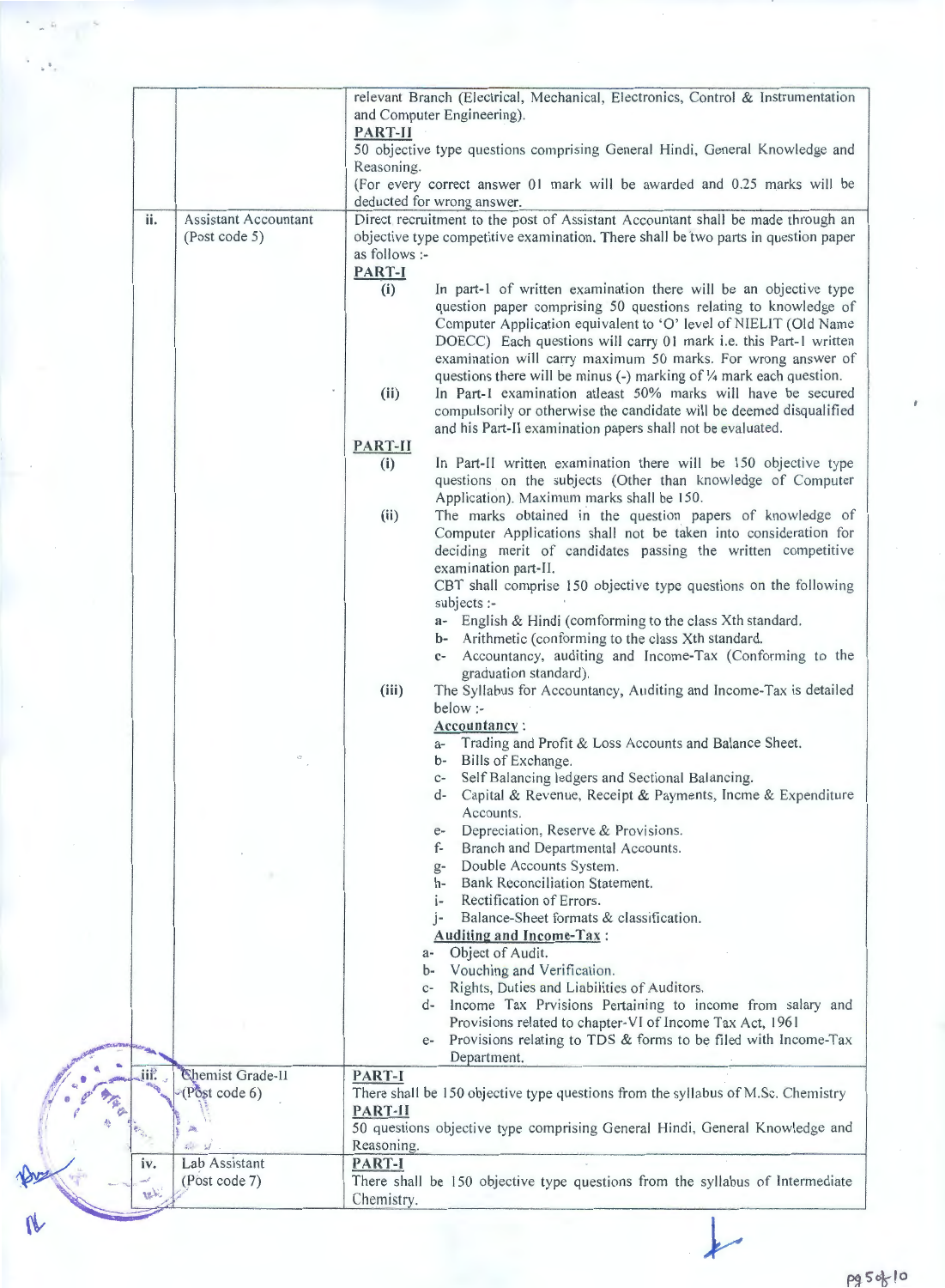| <b>PART-II</b>                                                                |  |
|-------------------------------------------------------------------------------|--|
| 50 questions objective type comprising Hindi, English language, General Math, |  |
| General Knowledge and Reasoning.                                              |  |

### If **the numbers of candidates are more and the CBT exam is conducted in more than one shift/days for the same post/discipline, in that case the normalization formula given at Annexure-1 will be used to prepare the merit list of shaortlisted/selected candidates.**

In C.B.T. Examinations for all the posts, each question will carry 1 mark. For every wrong answer attempted by the candidates negative marking of  $\frac{1}{4}$ <sup>th</sup> (i.e. 0.25) for all the posts will be deducted.

नोट :– i. परीक्षा के सभी चरणों में अभ्यर्थियों का प्रवेश विशुद्ध रूप से अनंतिम (Provisionally) होगा, जो पद के अनुरूप निर्धारित पात्रता शर्तो को पूर्ण करने के प्रतिबन्धाधीन होगा। (Admission of the candidates to all stages of the examination will be purely पात्रता शर्तो को पूर्ण करने के प्रतिबन्धाधीन होगा। (Admission of the candidates to all stages of the examination will be purely<br>provisional, subject to their satisfying the prescribed eligibility conditions.) **ii**. कम्प

12. टाई ब्रेकिंग नियम (Tie breaking Rule) :

यदि एक से अधिक अभ्यर्थी कम्प्यूटर आधारित परीक्षा (CBT) हेत् निर्धारित पूर्णांक में समान अंक प्राप्त करते है, तो ऐसी स्थिति में Tie breaking Rule निम्न प्रकार होगें:--

- **(A) Junior Engineer (Trainee) E&M (Post code 1,2,3,4)/Chemist-Grade-II (Post code-6)/Lab Assistant**  (Post Code-7)
- (i) उस अभ्यर्थी को वरीयता दी जायेगी, जिसके Part-I अर्थात Core Subject में अधिक अंक होंगें।
- (ii) यदि (i) सामान हो तो जन्मतिथि के अनुसार अधिक आयु वाले अभ्यर्थी को चयन में वरीयता दी जायेगी।
- **(B) Assistant Accountant (Post Code-5)**
- (i) उस अभ्यर्थी को वरीयता दी जायेगी, जिसके Part-II अर्थात Core Subject में अधिक अंक होंगें।
- (ii) यदि (i) सामान हो तो जन्मतिथि के अनुसार अधिक आयु वाले अभ्यर्थी को चयन में वरीयता दी जायेगी।
- rested to the rested of the read of the read of the read of the read of the read of the read of the read of th<br>13 The Film लिखित परीक्षा लखनऊ, प्रयागराज, कानपुर, वाराणसी, मेरठ, गाजियाबाद, मुजफ्फरनगर, बरेली, आगरा एवं ग्र ntian ward. Tender nearly, warned, analysing analysing the controlled and the second ward of the second and th<br>नोएडा इत्यादि शहर में होगी। अभ्यर्थियों की संख्या के आधार पर अथवा विशेष परिस्थितियों में परीक्षा के स्थान को ब घटाया ⁄ बढ़ाया जा सकता है। लिखित परीक्षा में उत्त्तीर्ण एवं Shortlisted अभ्यर्थियों का अभिलेखीय परीक्षण (Document<br>Verification) लखनऊ जनपद में होगी।

#### 14. आवेदन कैसे करें:

निर्देश:

- (i) CANDIDATES IN THEIR OWN INTEREST ARE ADVISED NOT TO WAIT TILL THE LAST DATE AND TIME TO SUBMIT THEIR APPLICATIONS. UPRVUNL SHALL NOT BE RESPONSIBLE IF CANDIDATES ARE NOT ABLE TO SUBMIT THEIR APPLICATIONS DUE TO THE LAST-MINUTE RUSH.
- (ii) PLEASE RETAIN THE PRINT OUT OF THE REGISTRATION FORM AND E-RECEIPT WITH YOU FOR FUTURE REFERENCES.
- (iii) PLEASE DO NOT SEND HARD COPY OF THE REGISTRATION FORM OR ANY DOCUMENTS TO THE OFFICE OF UPRVUNL.

| Opening Date for On-Line Registration of Application                                |  |
|-------------------------------------------------------------------------------------|--|
| Last date of close of registration and submission of application (Step-I & Step-II) |  |
| Last Date of close of On-Line submission of Application FEE through Debit /         |  |
| Credit Card/Net Banking (SB Collect System of State Bank of India) (Step-III)       |  |

### **INSTRUCTIONS FOR SUBMITTING ONLINE APPLICATIONS**

**General Instructions:** 

|    |    |                      |  |  | Read the Instructions carefully and select "I Agree" and Press 'Start' button to proceed further.         |  |  |  |  |
|----|----|----------------------|--|--|-----------------------------------------------------------------------------------------------------------|--|--|--|--|
|    | 2. |                      |  |  | For detailed advertisement, candidates are requested to visit UPRVUNL's official website www.uprvunl.org  |  |  |  |  |
|    |    |                      |  |  | Please read it carefully before filling the on-line application.                                          |  |  |  |  |
|    |    |                      |  |  | The number of vacancies is tentative and may increase or decrease at sole discretion of UPRVUNL.          |  |  |  |  |
|    |    |                      |  |  | Category [GEN (UR)/SC/ST/OBC(NCL)/EWS/PWD] once filled by candidate in the online application form        |  |  |  |  |
|    |    | will not be changed. |  |  |                                                                                                           |  |  |  |  |
|    |    |                      |  |  | Regarding seat reservation and relaxation in age, please refer to the detailednotification/advertisement. |  |  |  |  |
|    |    |                      |  |  | Before starting to fill up the on-line Application, the candidate should keep at hand the following       |  |  |  |  |
|    |    |                      |  |  |                                                                                                           |  |  |  |  |
| pr |    |                      |  |  |                                                                                                           |  |  |  |  |
|    |    |                      |  |  |                                                                                                           |  |  |  |  |

pg6 of 10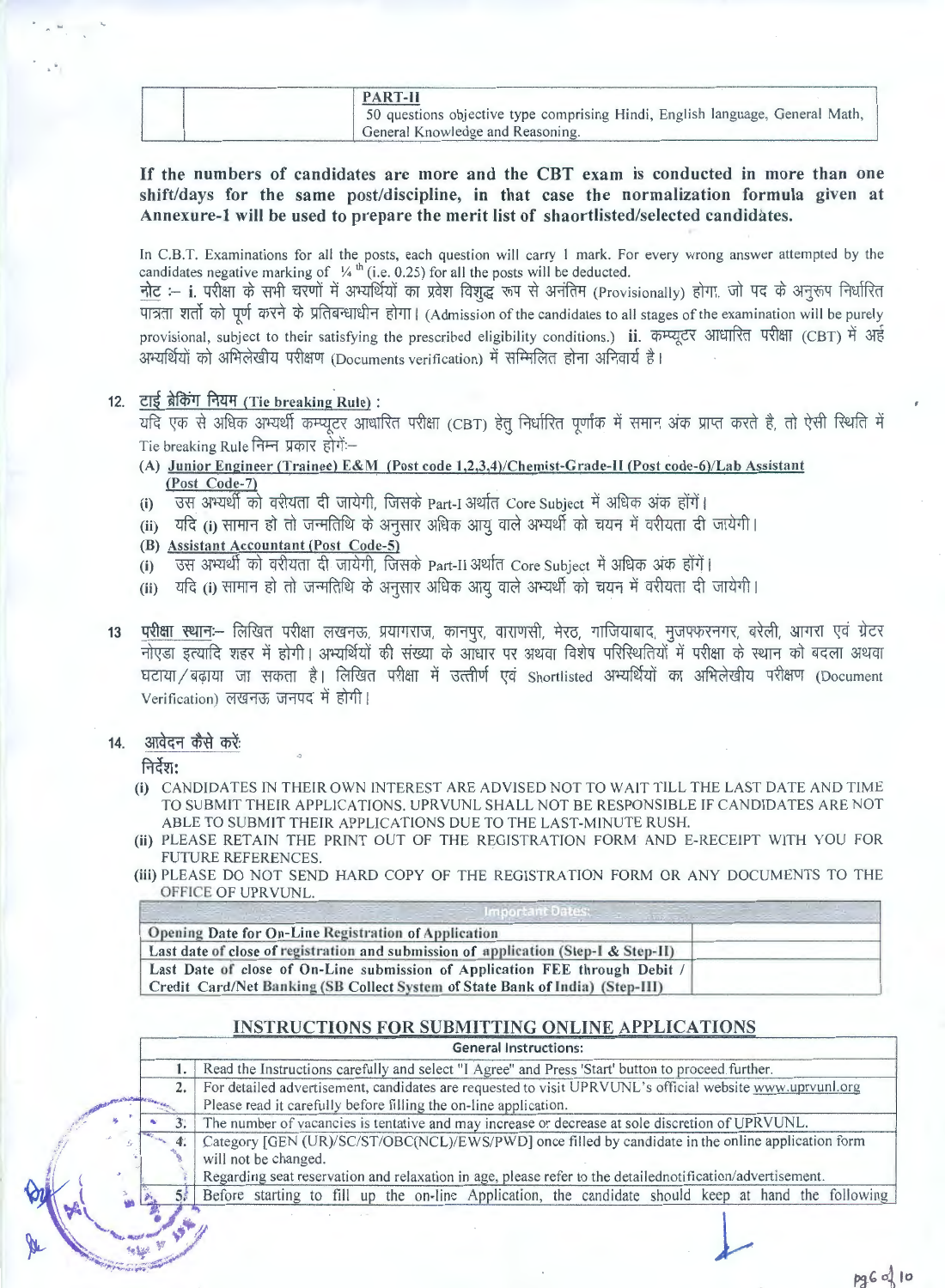details/documents:-

- a) His/Her educational qualifications as per eligibility criteria (from  $10^{th}$ / Matriculation onwards) with percentage of marks obtained (please calculate percentage from COPA /OGPA in advance as per university conversion formula.
- b) His/Her personal details.

c) His/Her scanned photograph, signature and other relevant certificates (wherever applicable) as **mentioned in the advertisement, should be in JPG/JPEG format only and maximum digital size of scanned photograph should be 50KB and signature should be 20kb."** '

d) Scanned Self Attested copies of High School Certificate showing Name and Date of Birth, UP Domicile Certificate, Reservation Categoty Certificate (SC/ST/OBC-NCL/EWS) Apprenticeship Certificate, Ex-Serviceman Certificate (Ex.SM), Dependent of Freedom Fighter (DFF) Certificate (whichever are applicable) & Persons with Disabilities (PWD) certificate.

|      | How to Apply:                                                                                                                                                                                                                                                                                                                                                                                                                                                                                                                                                                                                                                                                                                                                                                     |
|------|-----------------------------------------------------------------------------------------------------------------------------------------------------------------------------------------------------------------------------------------------------------------------------------------------------------------------------------------------------------------------------------------------------------------------------------------------------------------------------------------------------------------------------------------------------------------------------------------------------------------------------------------------------------------------------------------------------------------------------------------------------------------------------------|
| I.   | Candidates should have a valid personal e-mail ID and mobile number. It should be kept active during the<br>entire recruitment process. Registration number, password, and all other important communication will be<br>sent on the same registered e-mail ID (please ensure that email sent to this mailbox is not redirected to your<br>junk /spam folder).                                                                                                                                                                                                                                                                                                                                                                                                                     |
| П.   | Candidates should take utmost care to furnish the correct details while filling in the on-line application. YOU<br>CAN EDIT THE INFORMATION BEFORE SUBMISSION OF STEP-I and STEP-II. Once the form is<br>submitted, it can't be edited.                                                                                                                                                                                                                                                                                                                                                                                                                                                                                                                                           |
| III. | The step by step process for submitting the application form is given below:<br>Step-I: Registration/Sign Up of Personal Details, and Contact details. Login Id and password will be<br>sent to you through e-mail on registered e-mail ID.<br>Step-II: Login to complete the Personal Details, Qualification Details, Declaration.<br>Step-III: The payment of Application Fee after 24 hours through Online mode via Debit card, Credit<br>card or Internet banking through State Bank collect System of State Bank of India.                                                                                                                                                                                                                                                   |
| IV.  | Application once submitted cannot be withdrawn and fee once paid will not be refunded in any case, neither<br>shall be held reserved for any other recruitment nor selection process in future.                                                                                                                                                                                                                                                                                                                                                                                                                                                                                                                                                                                   |
|      | <b>STEP-I Registration/Sign Up</b>                                                                                                                                                                                                                                                                                                                                                                                                                                                                                                                                                                                                                                                                                                                                                |
| a.   | Candidates agreeing the terms & conditions may apply by clicking 'I Agree' Checkbox given below and<br>pressing the 'Start' button.                                                                                                                                                                                                                                                                                                                                                                                                                                                                                                                                                                                                                                               |
| $b$  | The candidate should fill up all the desired information i.e. Personal Details, Contact Details, etc. correctly.                                                                                                                                                                                                                                                                                                                                                                                                                                                                                                                                                                                                                                                                  |
| c.   | On completion of Step-I Registration/Sign Up, a message will be received in candidate's registered email ID<br>conveying his Registration/Sign Up and login ID and password.                                                                                                                                                                                                                                                                                                                                                                                                                                                                                                                                                                                                      |
|      | STEP-II                                                                                                                                                                                                                                                                                                                                                                                                                                                                                                                                                                                                                                                                                                                                                                           |
| d.   | After Registration/Sign Up, candidate has to login and complete other details in application form like<br>Personal Details, Qualification Details, and Declaration etc.                                                                                                                                                                                                                                                                                                                                                                                                                                                                                                                                                                                                           |
| e.   | Instructions regarding scanning of Photograph, Signature, and Certificates: Candidates should upload the<br>scanned (digital) image of their Photograph, Signature, and Certificates as per the process given below. The<br>applicant should note that only JPG/JPEG format is acceptable:<br>i. Photograph Image:<br>Photograph must be a recent passport size colour picture on light background (not older than 03<br>weeks).<br>• Look straight at the camera with a relaxed face.                                                                                                                                                                                                                                                                                            |
|      | The size of the scanned image should be between 20KB-50KB and should be in jpg/ jpeg format<br>$\bullet$<br>only.<br>ii. Signature Image:<br>The applicant has to sign on white paper with Black ink pen.<br>The signature must be signed only by the applicant and not by any other person.<br>٠<br>Self Attested Certificate Image.<br>Please scan the signature area only and not the entire page.<br>۰<br>Size of file should be between 10KB-20KB and should be in Jpg/jpeg format only.<br>iii. Self Attested Certificates Image:<br>Essential Academic Qualifications and Matriculation Certificate showing Date of Birth and other<br>relevant details.<br>Reservation Category Certificate (SC/ST/OBC(NCL)/EWS/Ex.SM/DFF/PWD) alongwith UP<br>۰<br>Domicile Certificate. |
|      | Apprenticeship Certificate (As Applicable)<br>Size of file should be between 20KB-1024KB and should be in JPG/JPEG format only.                                                                                                                                                                                                                                                                                                                                                                                                                                                                                                                                                                                                                                                   |
|      | Step-III: On-line Fee Depositing process in State Bank of India (SBI) through SB Collect System                                                                                                                                                                                                                                                                                                                                                                                                                                                                                                                                                                                                                                                                                   |
|      |                                                                                                                                                                                                                                                                                                                                                                                                                                                                                                                                                                                                                                                                                                                                                                                   |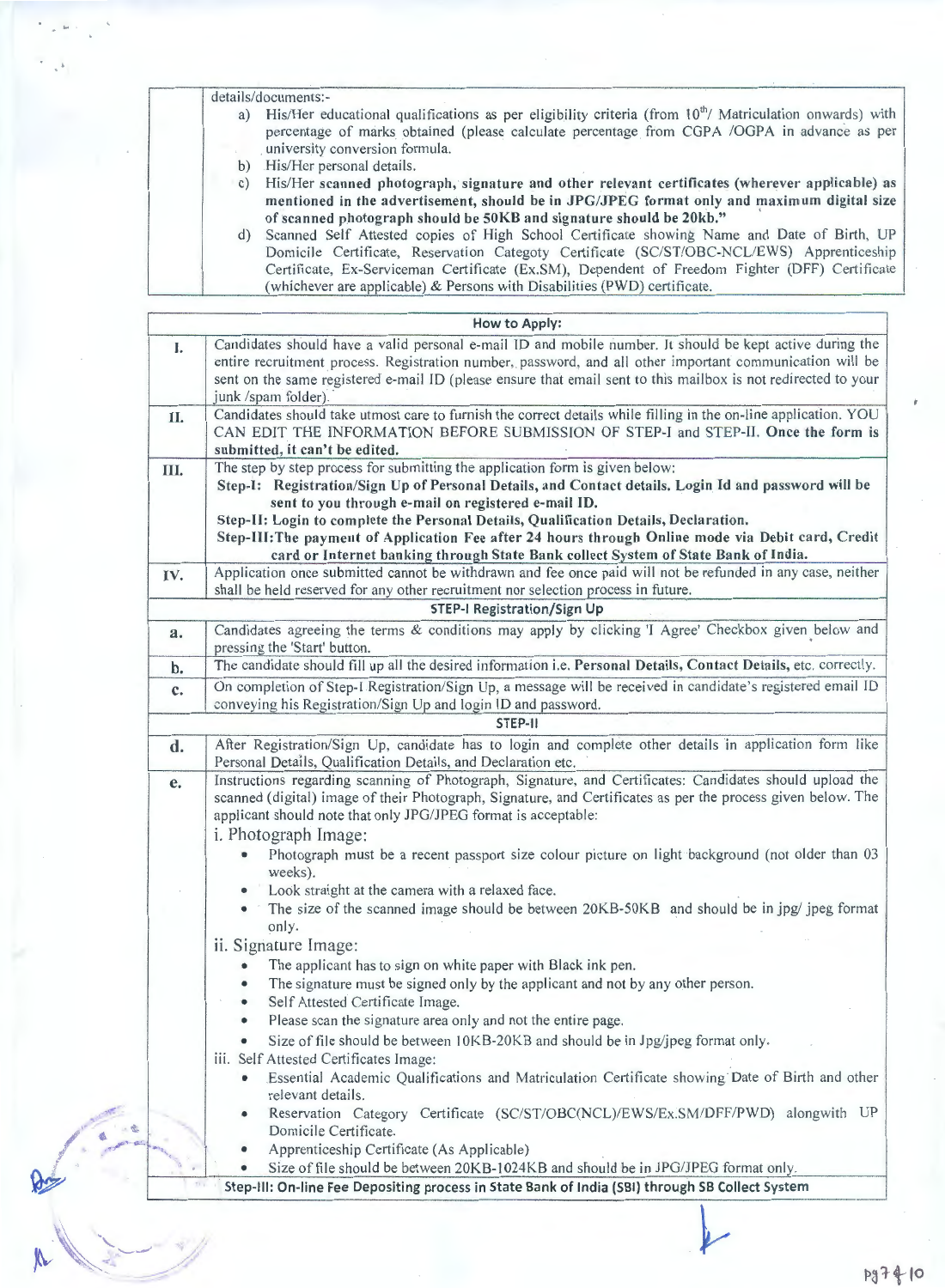| I.   | Candidate needs to re-login and click the link/tab "Make Online Payment" active after 24 hours of                |
|------|------------------------------------------------------------------------------------------------------------------|
|      | submission of the application. Once SB Collect of State Bank of India portal is opened, then DO NOT              |
|      | click Refresh or Back Button.                                                                                    |
| II.  | Steps to be followed in SB Collect portal for Online Payment:                                                    |
|      | 1. System will redirect you on UPRVUNL page of State Bank Collect Portal.                                        |
|      | Enter Application Sequence Number. Then click on submit Button.<br>2.                                            |
|      | Kindly check & confirm the details shown on the screen i.e Application Sequence No., Name,<br>3.                 |
|      | Applied post & category, etc., then click on Submit/confirm Button.                                              |
|      | Select the Online Payment Option.<br>4.                                                                          |
|      | Kindly make the online payment via credit or debit card or Net banking and retain the transaction<br>5.          |
|      | number for future reference.                                                                                     |
| III. | Candidates are advised to keep with them the copy of the e-receipt as a token of remittance of fee for future    |
|      | reference.                                                                                                       |
| IV.  | Candidates are advised not to attempt for registration more than once. In case of multiple registrations, the    |
|      | one with the highest registration number will be considered as a final application.                              |
| V.   | After depositing the application fee through online mode, you may check the status of application form after     |
|      | 2 days.                                                                                                          |
|      | PLEASE REFER ADVERTISEMENT AND ENSURE YOUR ELIGIBILITY FOR THE POST YOU ARE                                      |
|      | <b>GOING TO APPLY.</b>                                                                                           |
|      |                                                                                                                  |
|      | I Agree that I have read and understood clearly all the above instructions and eligibility conditions including  |
|      | advertisement for the Post I am applying and agree to abide by all conditions during the process of recruitment. |
|      |                                                                                                                  |
|      | <b>START</b>                                                                                                     |
|      |                                                                                                                  |
|      |                                                                                                                  |
|      | <b>ALREADY REGISTERED CANDIDATES - CLICK</b>                                                                     |
|      |                                                                                                                  |

**15.**  प्रवेश पत्र : कम्प्यूटर आधारित परीक्षा (CBT) परीक्षा तथा अभिलेखीय परीक्षण (Document Verification) हेतु प्रवेश पत्र के सम्बन्ध में सूचना अभ्यर्थी को उनके द्वारा आवेदन पत्र में दिये गये Registered e-mail ID पर प्रेषित किये जायेंगे। अभ्यर्थी को अपना प्रवेश पत्र निगम वेबसाइट www.uprvunl.org से डाउनलोड करना होगा। प्रवेश पत्र डाक द्वारा प्रेषित नहीं किये जायेंगे।

#### **16.**  अन्य विवरणः

- (i) विज्ञापन का सम्पूर्ण विवरण वेबसाइट www.uprvunl.org पर देखा जा सकता है।
- (ii) यदि अभ्यर्थी अभिलेखीय परीक्षण हेतु Shortlist होता है तो उसे अभिलेखीय परीक्षण (Documents Verification) में सम्मिलित होने  $\dot{\epsilon}$ त् किसी तरह का टी0ए0 / डी0ए0 देय नहीं होगा।
- (iii) अभ्यर्थी को यह सुझाव दिया जाता है कि वह उपरोक्त विज्ञापन से सम्बन्धित सभी सूचना नियमित रूप से निगम की बेवसाइट www.uprvunl.org/e-mail ID देखते रहें।
- **(iv)**  अभ्यर्थी द्वारा आवेदन पत्र के साथ लगाये गये फोटो जो स्पष्ट एवं नवीनतम होना चाहिये की ही प्रति प्रत्येक स्तर यथा कम्प्यूटर आधारित परीक्षा / अभिलेखीय परीक्षण एवं चयनित होने की दशा में कार्यभार ग्रहण करते समय इत्यादि पर प्रस्तुत किया जाना है। अतः यह सूझाव दिया जाता है कि प्रार्थना पत्र के साथ लगाये गये फोटो की कम से कम 06 प्रति अपने पास सुरक्षित रखे।
- **(v)**  ऑनलाइन आवदेन के समय अभ्यर्थी यह सुनिश्चित कर लें कि हस्ताक्षर एवं फोटो आवेदन पत्र के निर्धारित स्थान पर ही अनिवार्य रूप से अपलोड है। फोटो एवं हस्ताक्षर दोनों ही आवेदन में दिये गये यथा स्थान पर अपलोड होने चाहिये। अन्यथा की स्थिति में अभ्यर्थी को कम्प्यूटर आधारित परीक्षा ;CBT) में सम्मिलित नही किया जायेगा।
- **(vi)**  निगम के विभिन्न ताप विद्युत गृह एवं अन्य जानकारी निगम वेबसाइट www.uprvunl.org पर उपलब्ध है। निगम में लागू अन्य सेवा शर्ते एवं समय-समय पर यथा संशोधित सेवा शर्ते लागू होगीं।
- पारदर्शिता:-- वस्तुनिष्ठ प्रश्न के सही उत्तर, परीक्षा की समाप्ति तिथि से 02 से 04 दिन के अन्दर, विभागीय वेबसाइट पर अपलोड **17.**  कर दिया जायेगा एवं अपलोड की तिथि से 03 दिन तक का समय साक्ष्य सहित आपत्ति दर्ज कराने हेतु उपलब्ध कराया जायेगा। प्राप्त सभी आपत्तियों को संज्ञान में लेने एवं विषय विशेषज्ञों की राय (जिनका निर्णय अन्तिम होगा) के उपरान्त कम्प्यूटर आधारित परीक्षा (CBT) का मूल्याकन करते हुये अभिलेखीय परीक्षण हेतु शार्टलिस्टेड किया जायेगा। अभ्यर्थियों को वेबसाइट www.uprvunl.org से कम्प्यूटर आधारित परीक्षा (CBT) की रिस्पांस शीट अपने लॉगिन आई0डी0 एवं पासवर्ड से डाउनलोड करना होगा, जिसे किसी भी दशा में आयोग द्वारा उपलब्ध नही कराया जायेगा। निर्धारित अवधि के पश्चात परीक्षा सम्बन्धी किसी भी आपत्ति को स्वीकार नही किया जायेगा।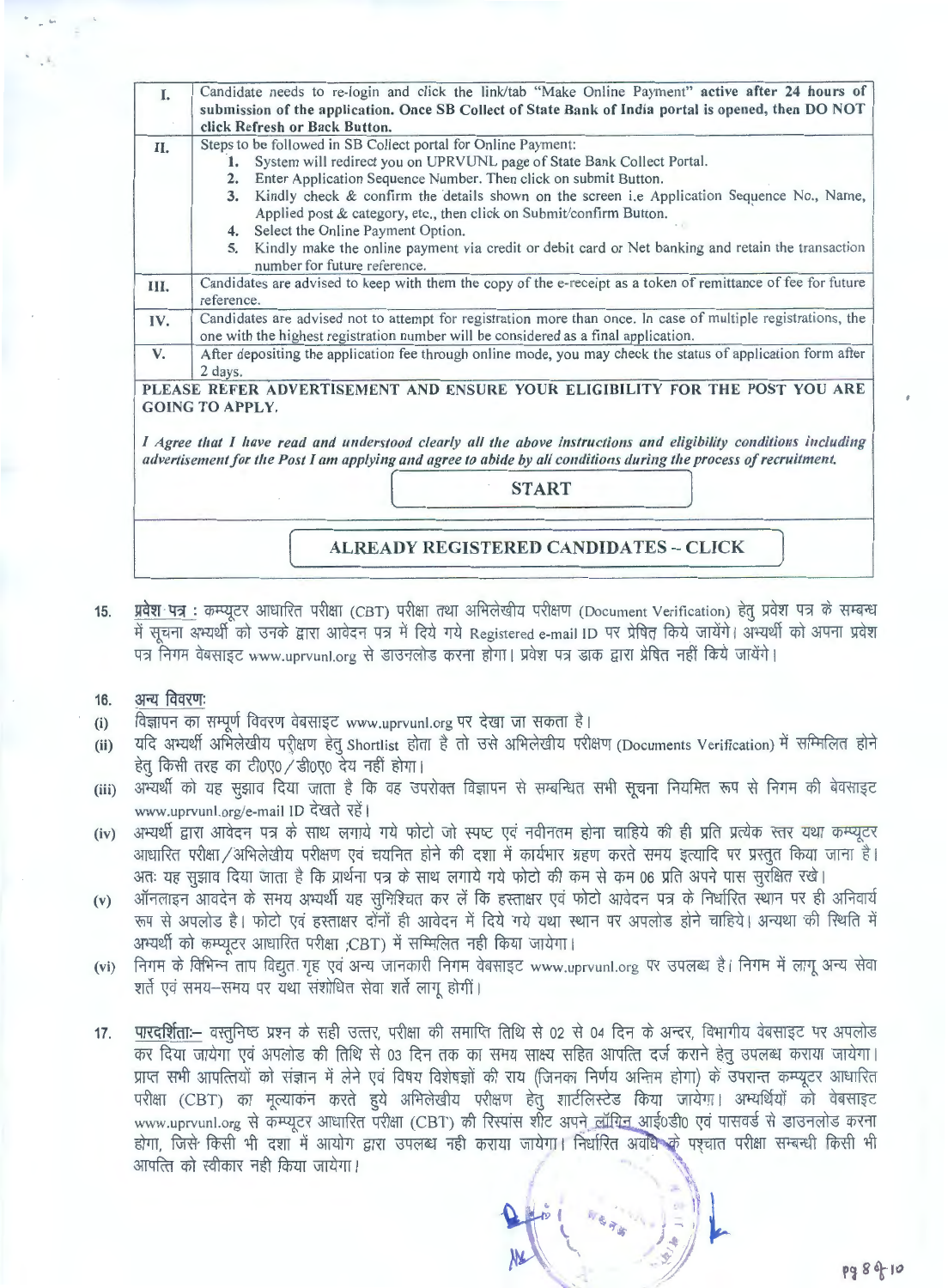- 18. बन्ध पत्र:--चयनित होने की दशा में ज्वायनिंग के समय अवर अभियन्ता (प्रशिक्ष) ई0 एण्ड एम0 (पदकोड-1, 2, 3 एवं 4) हेत् रू0 1,50,000.00 (रू0 एक लाख पचास हजार), सहायक लेखाकार (पदकोड-5) एवं लैब असिस्टेंट (पदकोड-7) पद हेतू रू0 75,000.00 (रू0 पचहत्तर हजार) तथा रसायनज्ञ- ।। (पदकोड-6) पदों हेतु रू0 1,00,000 / - (रू0 एक लाख मात्र) की बन्ध राशि एवं  $\delta$ 0एस0टी0 (लागू दर से) का बन्ध पत्र 3 वर्षो तक के लिये विभाग में जमा करना अनिवार्य होगा।
- 19. उपर्युक्त विज्ञापन बिना कारण बताये निरस्त करने का अधिकार उ0 प्र0 राज्य विद्युत उत्पादन निगम लि0 के पास सूरक्षित रहेगा।
- 20. उक्त विज्ञापन से सम्बन्धित चयन प्रक्रिया में किसी भी प्रकार के विवाद की दशा में मा0 न्यायालय के क्षेत्राधिकार (Jurisdiction of Court) लखनऊ क्षेत्र होगा।
- 21. विज्ञापन में दिये गये नियम/शर्ते मात्र दिशा निर्देश है। किसी भी अस्पष्टता की दशा में उ0 प्र0 राज्य विद्युत उत्पादन निगम लि0 में मौजदा नीति, नियम एवं विनियम के आधार पर निर्णय लिया जायेगा।
- 22. यदि किसी अभ्यर्थी ने Upload की गयी प्रति में अपनी योग्यता, जन्मतिथि, लिंग, अर्हता, हस्ताक्षर, फोटो अथवा श्रेणी से सम्बन्धित या 3Rl *<sup>1</sup> <sup>~</sup>*IJ'IHc/ll~ \JlT -qftw 7.11 ~ J:rmJ<n cB" 00 fcrixfr 'lfr ~ 311-i&ll~-i JOO 7.11 JOO "CBr 7.11 ~xf11~01 # ~ अन्य<sup></sup>ैंकोई जानकारी जो परीक्षा या चयन प्रक्रिया के दौरान किसी भी समय ऑनलाइन आवेदन या आवेदन पत्र या दस्तावेज में चाही<br>गयी है, से सम्बन्धित गलत जानकारी दिया है तो किसी भी समय संज्ञान में आने पर तत्काल उसका अभ्यर्थन बिना कोई गयी है, से सम्बन्धित गलत जानकारी दिया है तो किसी भी समय संज्ञान में आने पर तत्काल उसका अभ्यर्थन बिना कोई कारण<br>बताये<sub>.</sub> निरस्त कर दी जायेगी और उसे परीक्षा के आगे के चरण में भाग लेने का अधिकार नही रहेगा। साथ ही बताये निरस्त कर दी जायेगी और उसे परीक्षा के आगे के चरण में भाग लेने का अधिकार नही रहेगा। साथ ही<br>चयनोंपरान्त ⁄ नियुक्ति में उक्त तथ्य प्रकाश में आता है तो अभ्यर्थी की नियुक्ति भी निरस्त की जा सकती है, जिसके लिये अभ्यर्थी स्वयं जिम्मेदार होगा। इस सम्बन्ध में कोई पत्राचार मान्य नही होगा।

# 23. **महत्वपर्ण** तिथियॉ:

| क0स0 | विवरण                                | तिथि                  |
|------|--------------------------------------|-----------------------|
|      | ऑनलाइन आवेदन पत्र आरम्भ करने की तिथि | 28.01.2022            |
|      | ऑनलाइन आवेदन पत्र की अन्तिम तिथि     | 27.02.2022            |
|      | आवेदन शुल्क जमा करने की अन्तिम तिथि  | 29.02.2022 (11:45 PM) |

 $O7|O1|20$ 

उ० प्र० राज्य विद्युत उत्पादन सेवा आयोग